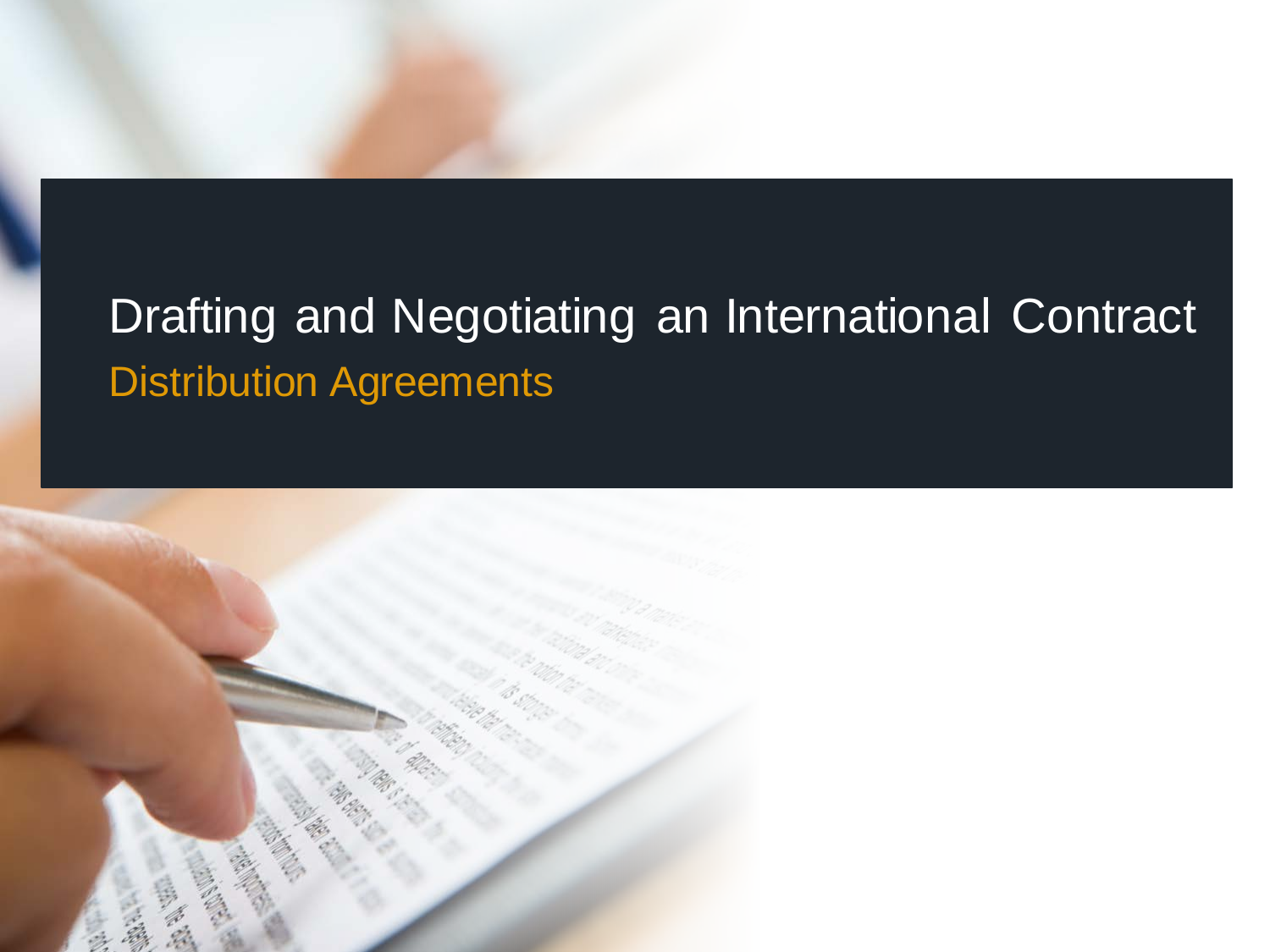# Legal Framework Governing the Contract

- Choice of Law / Options for Italian wine exporter and U.S. importer/distributor
- Arbitration vs. Submission to Court Jurisdiction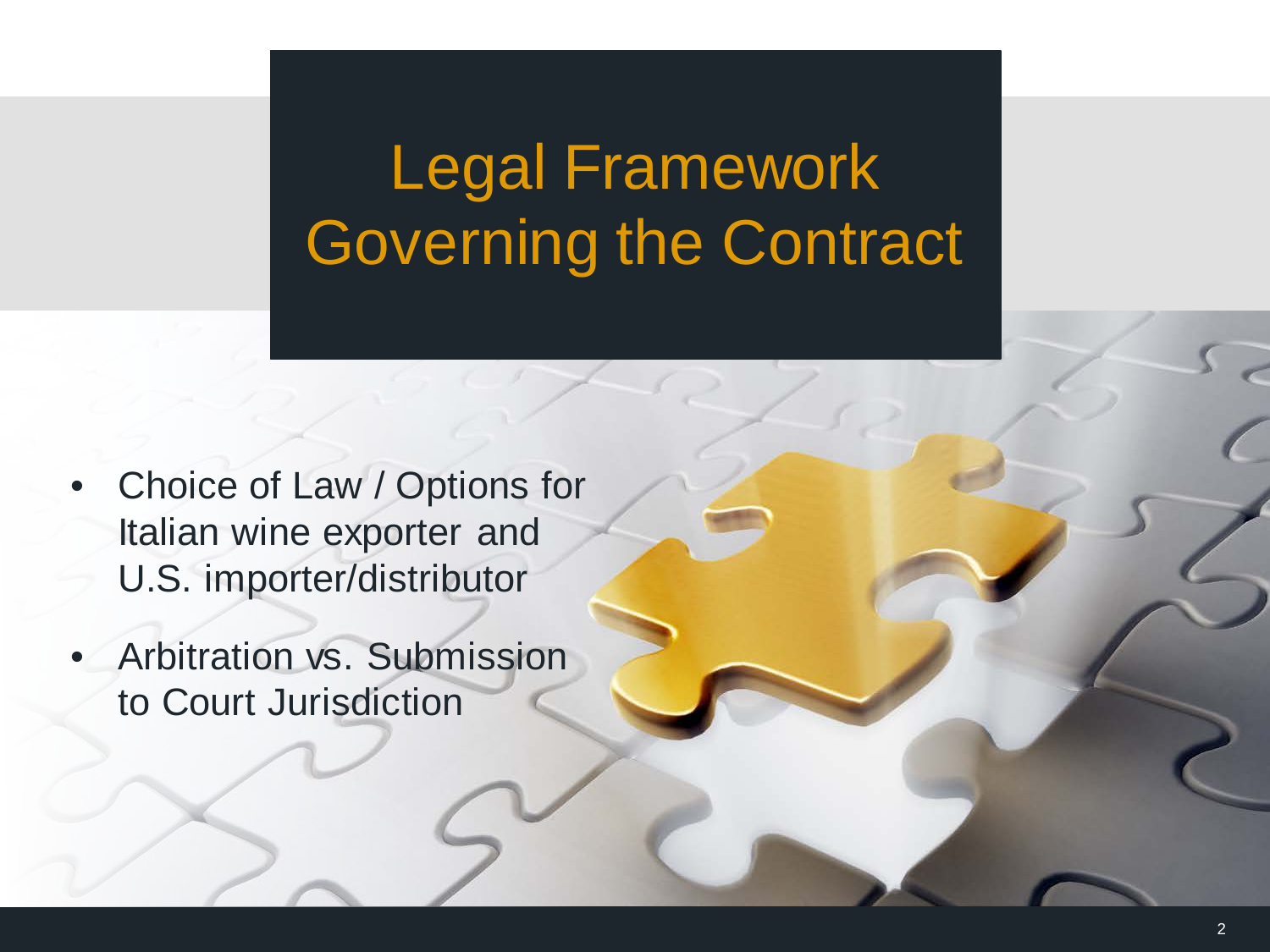

Note – Choice of Law has potentially important consequences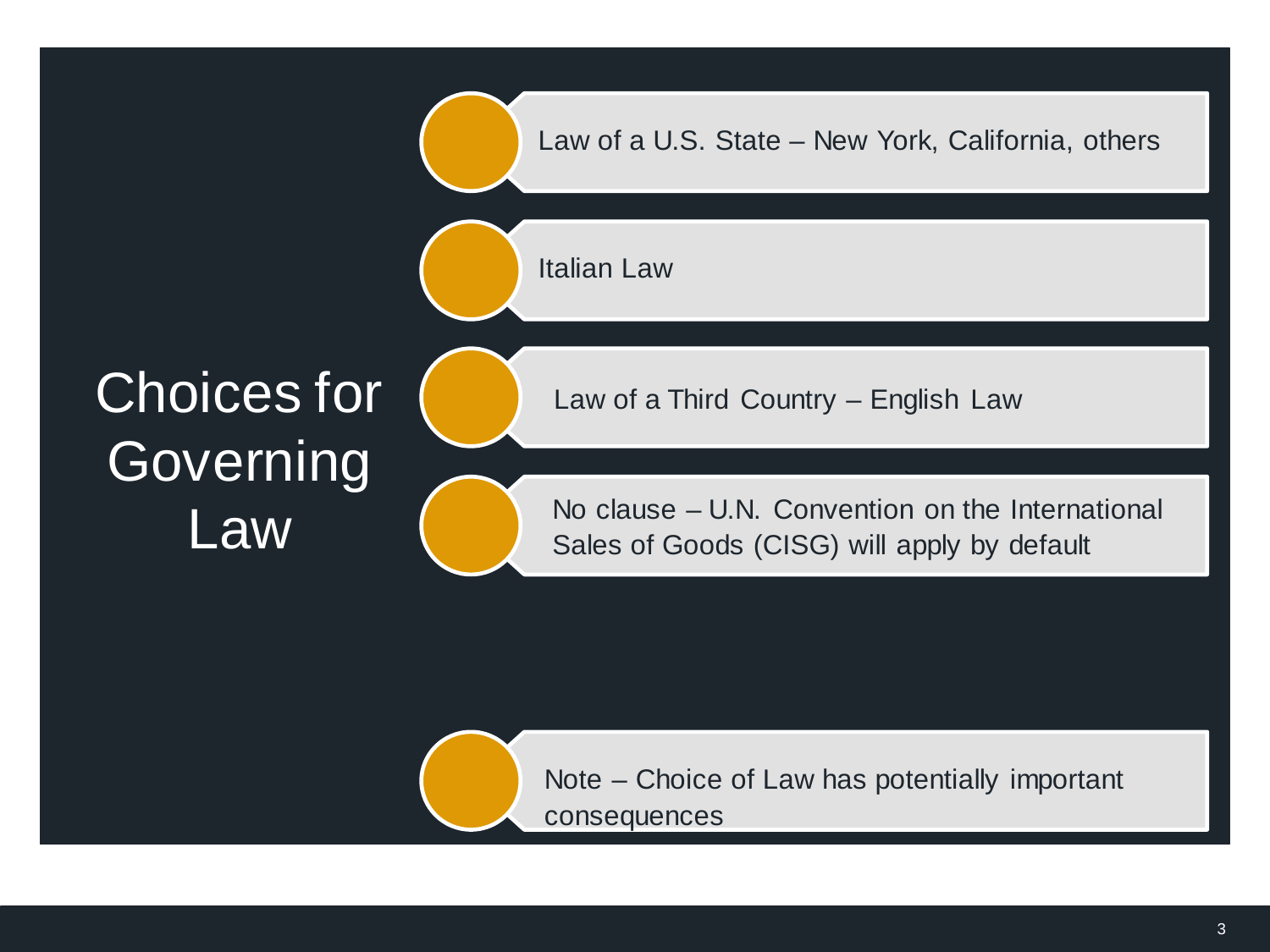#### **Legal Issues to be Considered in Choice of Law Analysis**

Interpretation of Contract

Good Faith in Contract Performance

Force Majeure

**Hardship** 

Attorneys' Fees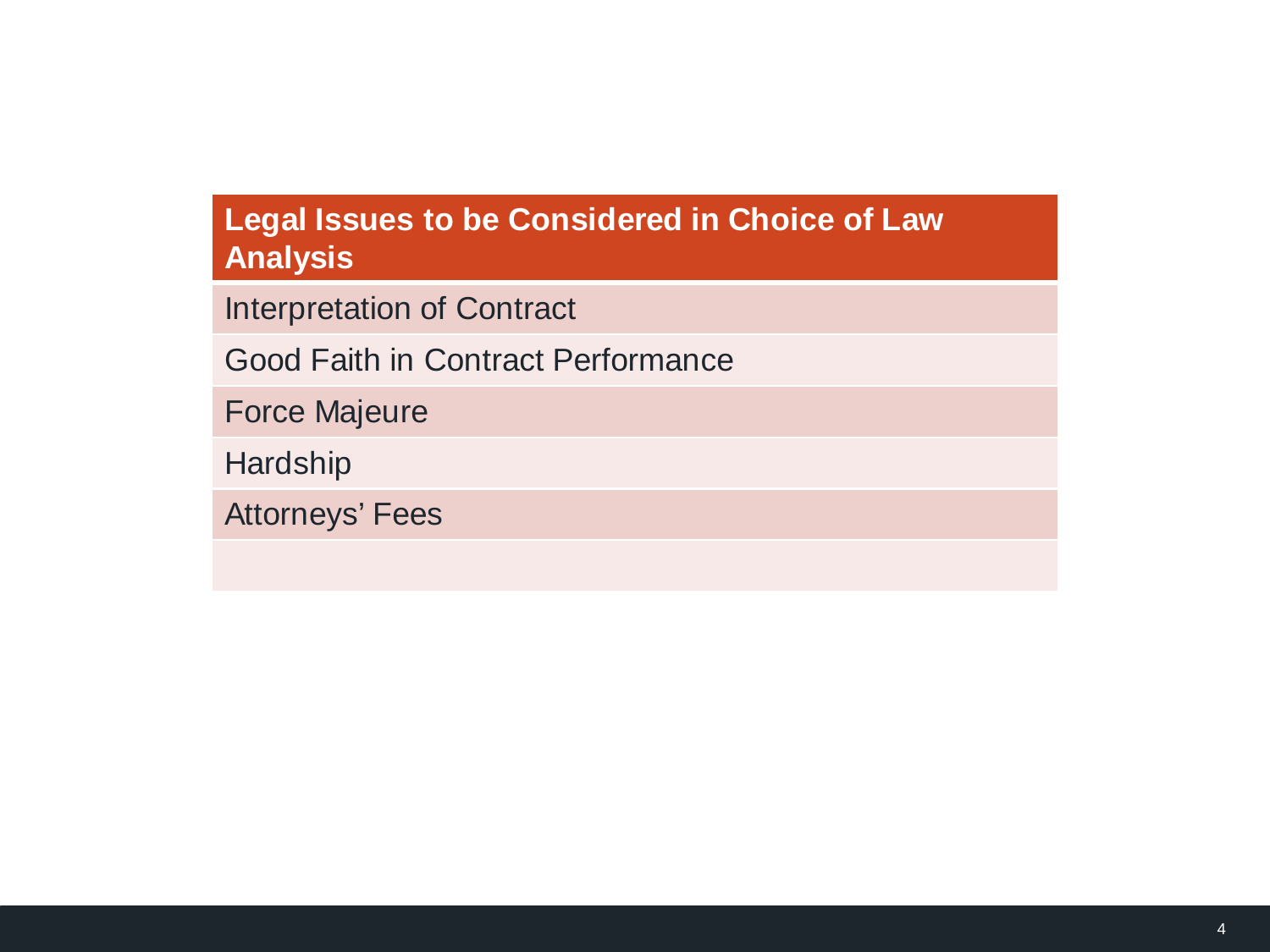#### **Interpretation of Contract**

| <b>New York Law</b>                                                                                                                                                                  | <b>English Law</b>                                                                                                                                                                                                                                                                                                         | <b>CISG</b>                                                                                                                                              | <b>Italian Law</b>                                                                                                                                                                                                     |
|--------------------------------------------------------------------------------------------------------------------------------------------------------------------------------------|----------------------------------------------------------------------------------------------------------------------------------------------------------------------------------------------------------------------------------------------------------------------------------------------------------------------------|----------------------------------------------------------------------------------------------------------------------------------------------------------|------------------------------------------------------------------------------------------------------------------------------------------------------------------------------------------------------------------------|
| <b>Parol Evidence Rule</b>                                                                                                                                                           | <b>Exclusionary Rule</b>                                                                                                                                                                                                                                                                                                   | Allows oral statements made<br>before the signing of the<br>contract or at the time or<br>signing to become part of the<br>parties' agreement. Art. 8(3) | "Subjective Interpretation<br>Criteria"                                                                                                                                                                                |
| Contract language interpreted<br>as written if unambiguous. No<br>evidence of parties' intent is<br>permitted to contradict the<br>terms of a written agreement.<br><b>UCC 2-202</b> | Similar to NY law if contract<br>unambiguous. Previous negotiations and<br>declarations of subjective intentions<br>inadmissible for purposes of contractual<br>interpretation.                                                                                                                                            | A tribunal may consider "all<br>relevant circumstances "to<br>determine the intent of the<br>parties.                                                    | Establish intention of the<br>parties based first of all on<br>literal meaning of the<br>contract. If literal meaning is<br>clear, the tribunal should<br>verify its consistency with<br>the intention of the parties. |
| If language is found to be<br>ambiguous, evidence external<br>to the contract is permitted<br>(communications from time of<br>contract, other documents etc.)                        | For ambiguous contracts, courts should<br>give the contract a meaning that a<br>reasonable person would give it having<br>all of the background information that<br>was available to the parties at the time<br>the contract was made. Investors<br>Compensation Scheme v West<br>Bromwich Considered an "objective" test. |                                                                                                                                                          | Includes parties' behaviour,<br>pre-contract, exchange of e-<br>mails etc.                                                                                                                                             |
| In general, course of<br>performance accepted or<br>acquiesced in is relevant to<br>determine the meaning of the<br>agreement. UCC 2-208                                             | In general, if the parties have<br>consistently and clearly dealt with each<br>other on a particular basis, the court may<br>imply terms to reflect this, provided the<br>actual wording does not contradict it.                                                                                                           | Parties are bound by any<br>usage to which they have<br>agreed and by any practices<br>they have established<br>between themselves. Art. 9(1)            | If the contract is not clear<br>and it is not possible to<br>reconstruct the intention of<br>the parties, contract<br>interpreted in accordance<br>with good faith principle. Art.<br>1362-1371 Civil Code             |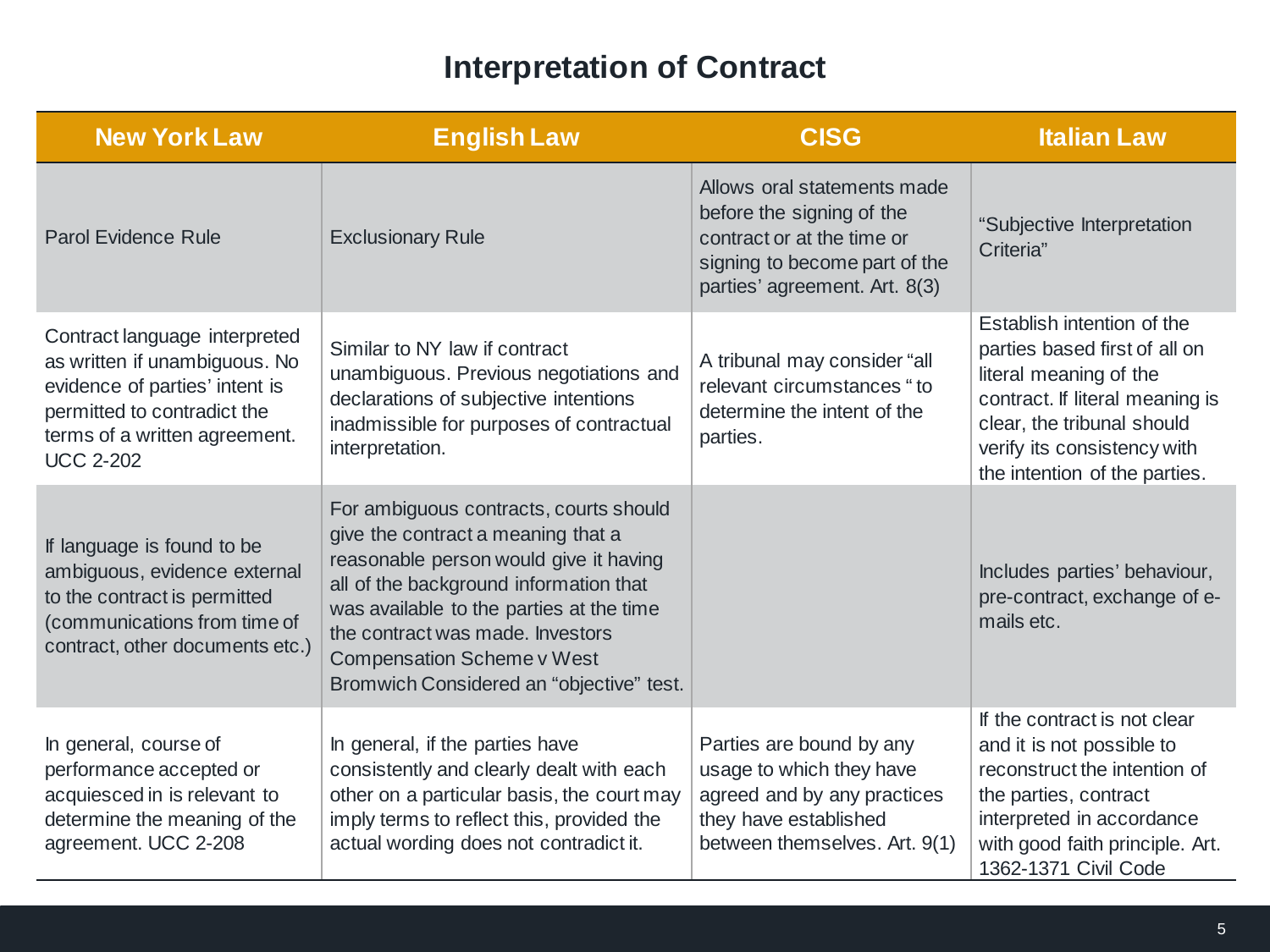#### **Good Faith in Contract Performance**

| <b>New York Law</b>                                                          | <b>English Law</b>                                                                                                                                                                                                                                                                                                                                      | <b>CISG</b>                                                                                                             | <b>Italian Law</b>                                                                                      |
|------------------------------------------------------------------------------|---------------------------------------------------------------------------------------------------------------------------------------------------------------------------------------------------------------------------------------------------------------------------------------------------------------------------------------------------------|-------------------------------------------------------------------------------------------------------------------------|---------------------------------------------------------------------------------------------------------|
| Every contract has an implied<br>covenant of good faith and fair<br>dealing. | No principle of an obligation of good<br>faith in the performance of contracts.                                                                                                                                                                                                                                                                         | Calls for the observance of<br>good faith in international<br>trade.                                                    | General duty of good faith -<br>Principio della correttezza<br>- Art. 1175 Civil Code)                  |
|                                                                              | Contract terms interpreted strictly                                                                                                                                                                                                                                                                                                                     | Good faith principle applies to<br>the interpretation of a contract<br>and to the parties' contractual<br>relationship. | Parties to perform in good<br>faith the obligations set out<br>in the contract. Art. 1375<br>Civil Code |
|                                                                              | As one judge put it, there is a real<br>danger that if a general principle of<br>good faith were established it would<br>be invoked just as often to<br>undermine as to support the terms<br>on which the parties had reached<br>agreement. MSC Mediterranean<br>Shipping Company, SA. v Cottonex<br>Anstalt, [2016] EWCA Civ 789, Moore-<br>Bick, L.J. |                                                                                                                         |                                                                                                         |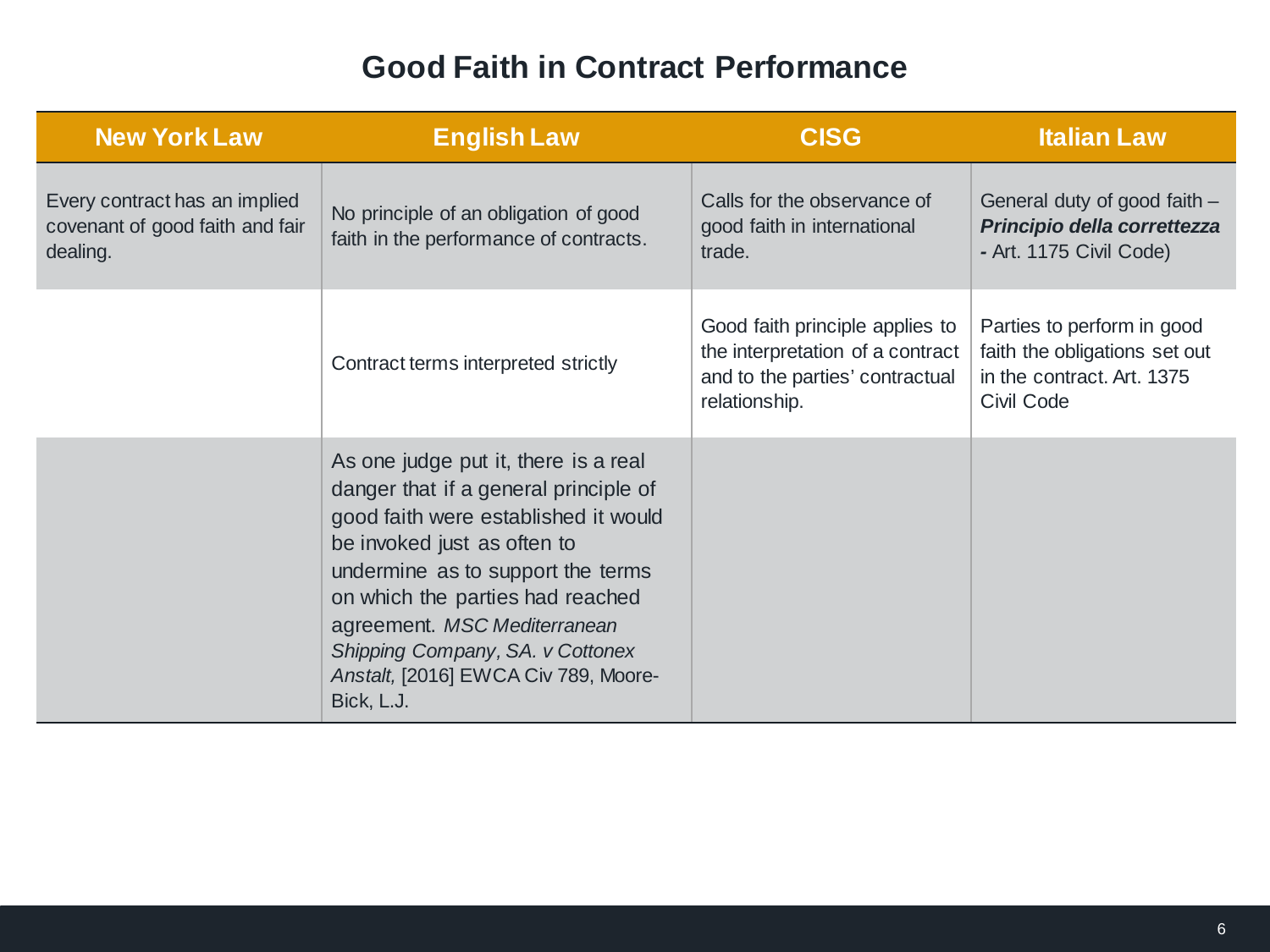#### **Force Majeure**

| <b>New York Law</b>                                                                                                                                        | <b>English Law</b> | <b>CISG</b>                                                                                                    | <b>Italian Law</b>                                                                                                             |
|------------------------------------------------------------------------------------------------------------------------------------------------------------|--------------------|----------------------------------------------------------------------------------------------------------------|--------------------------------------------------------------------------------------------------------------------------------|
| Concept does not exist as such                                                                                                                             | Similar to NY Law. | Force majeure provided in the<br>Convention, Art. 79                                                           | By default, if performance of an<br>obligation becomes<br>"impossible", a party is entitled<br>to a termination right.         |
| In the absence of a clause,<br>events outside of a party's<br>control will not excuse<br>performance                                                       |                    | In the absence of a clause, CISG<br>concepts will apply.                                                       | In the absence of a clause, the<br>court may still apply the<br>principle of good faith in the<br>performance of the contract. |
| Clauses generally will be<br>enforced as written                                                                                                           |                    | An "impediment beyond the<br>parties' control" will excuse<br>performance                                      | Parties are entitled to insert a<br>definition of force majeure in the<br>contract.                                            |
| Care should be taken in drafting<br>force majeure clauses to not<br>allow them to be invoked too<br>easily (if you are the party<br>expecting performance) |                    | but which could not reasonably<br>have been expected to be taken<br>into account when the contract<br>was made |                                                                                                                                |
|                                                                                                                                                            |                    | or to avoid or overcome the<br>impediment.                                                                     |                                                                                                                                |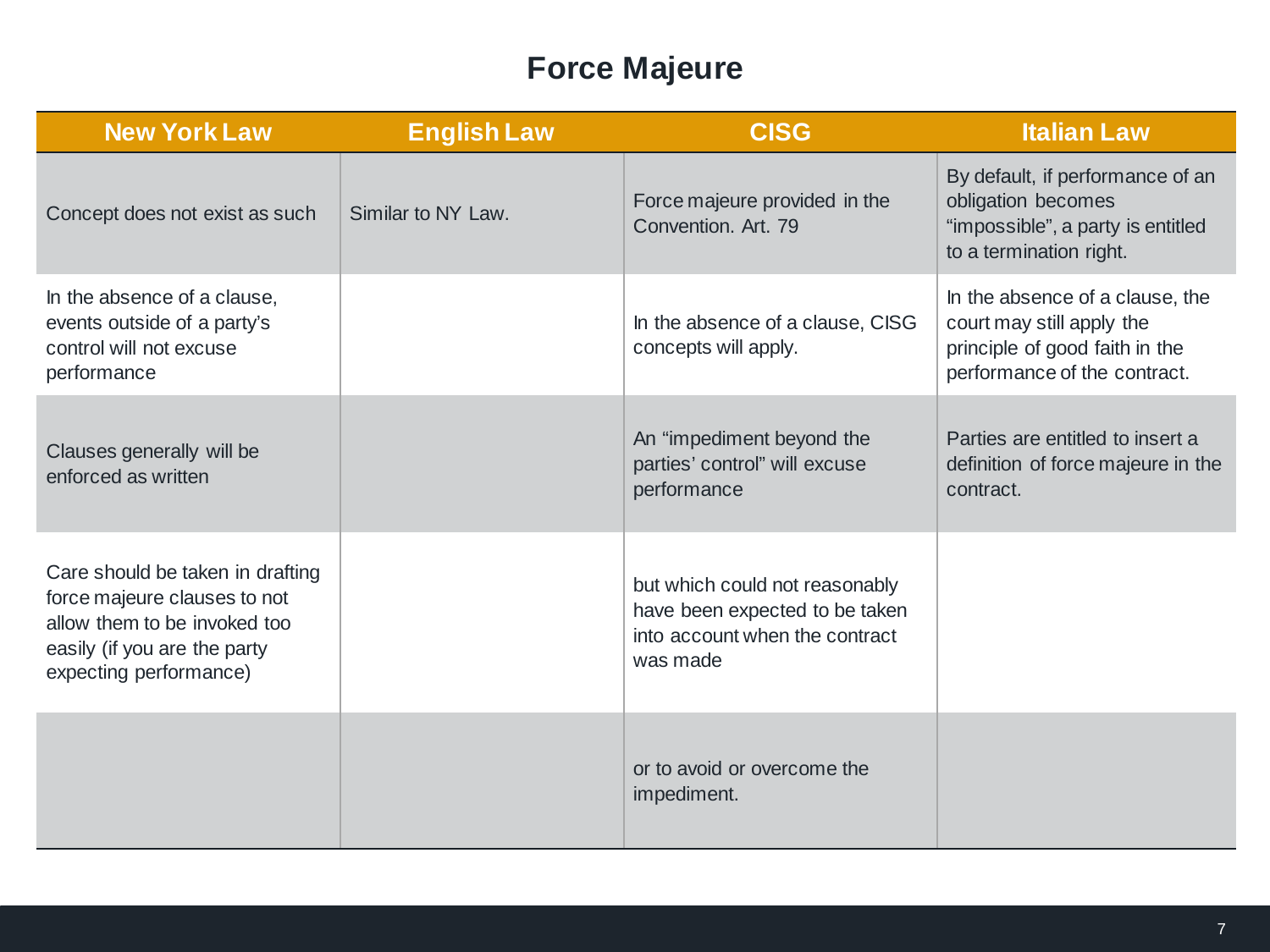#### **Hardship**

| <b>New York Law</b>                                                                                                                                                                                                                                                          | <b>English Law</b>                                                                                                                                                                                                                                                                                                                                                                                                                         | <b>CISG</b>                                                                                                                                                                                                                                                                                                                                                                                                                                                                                                     | <b>Italian Law</b>                                                                                                                                                                                                                                                                                                                     |
|------------------------------------------------------------------------------------------------------------------------------------------------------------------------------------------------------------------------------------------------------------------------------|--------------------------------------------------------------------------------------------------------------------------------------------------------------------------------------------------------------------------------------------------------------------------------------------------------------------------------------------------------------------------------------------------------------------------------------------|-----------------------------------------------------------------------------------------------------------------------------------------------------------------------------------------------------------------------------------------------------------------------------------------------------------------------------------------------------------------------------------------------------------------------------------------------------------------------------------------------------------------|----------------------------------------------------------------------------------------------------------------------------------------------------------------------------------------------------------------------------------------------------------------------------------------------------------------------------------------|
| Concept does not exist as<br>such                                                                                                                                                                                                                                            | Concept does not exist as such.                                                                                                                                                                                                                                                                                                                                                                                                            | No specific provision                                                                                                                                                                                                                                                                                                                                                                                                                                                                                           | In a contract where both parties<br>have obligations (for continuous<br>or periodic performance), if<br>extraordinary and<br>unforeseeable events make the<br>performance of one of the<br>parties "excessively onerous,"<br>the party who owes such<br>performance can demand<br>dissolution of the contract, Art.<br>1467 Civil Code |
| In the absence of a<br>clause, changed<br>economic circumstances<br>that make a contract more<br>difficult to perform will not<br>in principle be an excuse.                                                                                                                 | Same as NY law.                                                                                                                                                                                                                                                                                                                                                                                                                            | In the absence of a provision, it is unclear<br>whether hardship would be available as a<br>defense. Courts in some countries<br>(Belgium) have accepted it based on Art.<br>79 force majeure concepts (impediment<br>beyond a parties' control)                                                                                                                                                                                                                                                                | Dissolution cannot be<br>demanded if the supervening<br>onerousness is part of the<br>normal risk of the contract.                                                                                                                                                                                                                     |
| But UCC 2-615 excuses a<br>seller from timely delivery<br>of goods where<br>performance has become<br>"commercially<br>impracticable" because of<br>unforeseen supervening<br>circumstances not within<br>the contemplation of the<br>parties at the time of<br>contracting. | The common law recognizes the<br>doctrine of "frustration of contract"<br>Frustration occurs when, without<br>default of either party, "a contractual<br>obligation has become incapable of<br>being performed because the<br>circumstances in which<br>performance is called for would<br>render it a thing radically different<br>from that which was undertaken by<br>the contract." Davis Contractors Ltd<br>v Fareham U. D. C. [1956] | Courts in other countries have referred to<br>the UNIDROIT principles. Hardship<br>occurs when events fundamentally alter<br>the equilibrium of the contract either<br>because the cost of a party's<br>performance has increased or because<br>the value of the performance has<br>diminished; provided the events could not<br>reasonably have been taken into account<br>at the time of contracting, are beyond the<br>control of the affected party and the risk<br>of events was not assumed by the party. | A party against whom the<br>dissolution is demanded can<br>avoid it by offering to modify<br>equitably the conditions of the<br>contract.                                                                                                                                                                                              |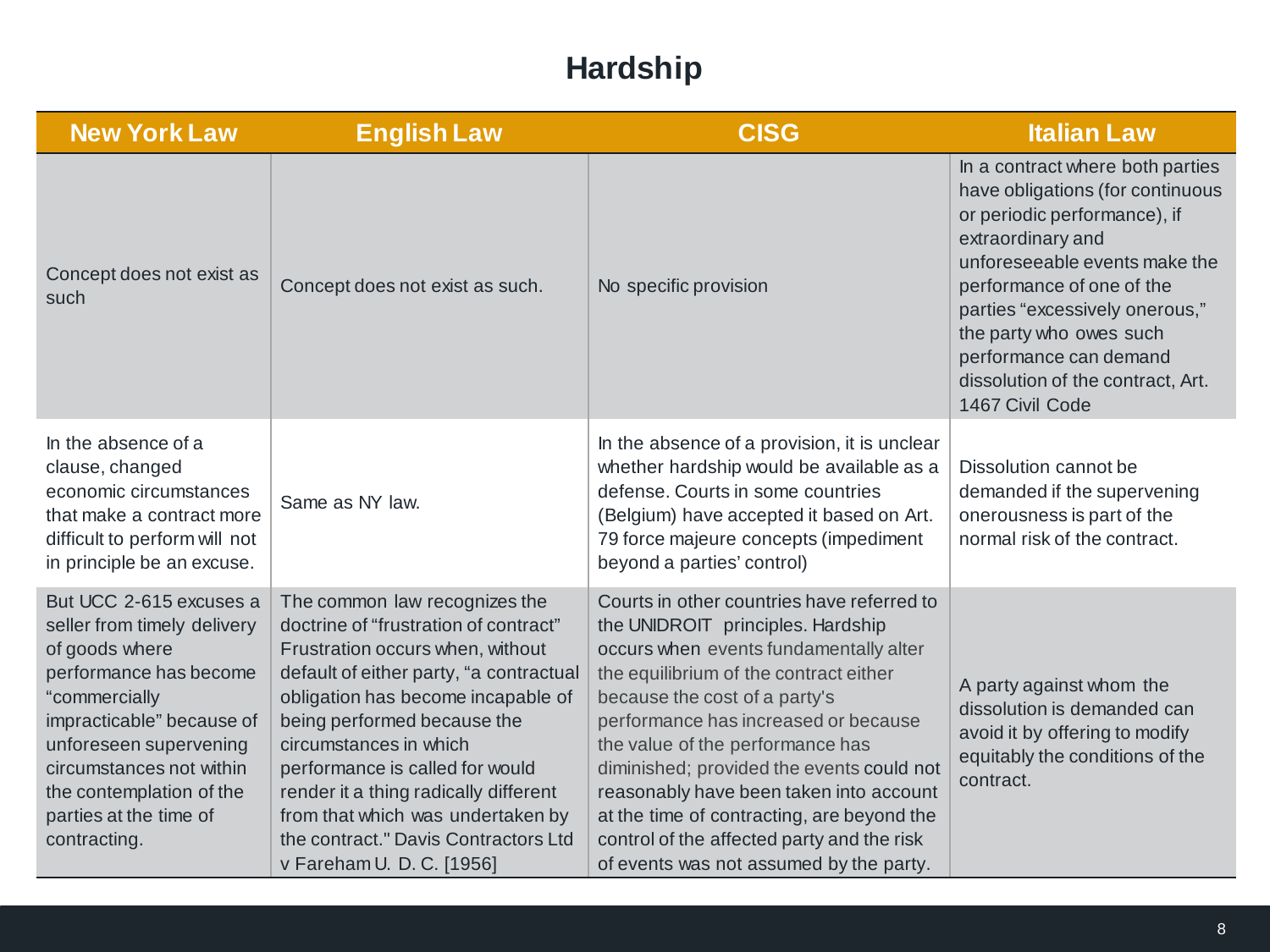#### **Hardship (continued)**

| <b>New York Law</b>                                                                                                                                                                                                                                                           | <b>English Law</b>                                                                                                                         | <b>CISG</b>                                                                                                                                                                                                                                                                                                                               | <b>Italian Law</b>                                                                                                                                                                                                                                 |
|-------------------------------------------------------------------------------------------------------------------------------------------------------------------------------------------------------------------------------------------------------------------------------|--------------------------------------------------------------------------------------------------------------------------------------------|-------------------------------------------------------------------------------------------------------------------------------------------------------------------------------------------------------------------------------------------------------------------------------------------------------------------------------------------|----------------------------------------------------------------------------------------------------------------------------------------------------------------------------------------------------------------------------------------------------|
| Very difficult for a party to<br>succeed on a commercial<br>impracticability claim, although<br>something like a 100% increase<br>in cost of performance has been<br>accepted. Applies only to sellers.<br>If claim is successful, contract is<br>terminated but not revised. | Very difficult to prove<br>frustration of contract. If<br>found, the contract is<br>terminated without liability to<br>the affected party. | If hardship is found under<br>UNIDROIT principles, the affected<br>party can request renegotiation. It<br>there is not agreement within a<br>reasonable time, either party can go<br>to court. If the court finds hardship,<br>it can terminate the contract or<br>"adapt the contract with a view<br>towards restoring its equilibrium." | If the contract is one in which<br>only one of the parties has<br>assumed obligations, it can<br>demand a reduction in his<br>performance or a modification<br>of the manner of performance,<br>sufficient to restore it to an<br>equitable basis. |
| Not the practice to have hardship<br>clauses in contracts.                                                                                                                                                                                                                    | Similar to NY law.                                                                                                                         |                                                                                                                                                                                                                                                                                                                                           | Parties may insert a clause<br>defining the events that will be<br>excessively onerous and the<br>consequences.                                                                                                                                    |
| Virtually impossible for a party<br>have the terms of the contract<br>revised by a tribunal.                                                                                                                                                                                  | Courts do not revise the<br>terms of contracts.                                                                                            |                                                                                                                                                                                                                                                                                                                                           | Parties may insert a clause<br>defining the events that would<br>be excessively onerous                                                                                                                                                            |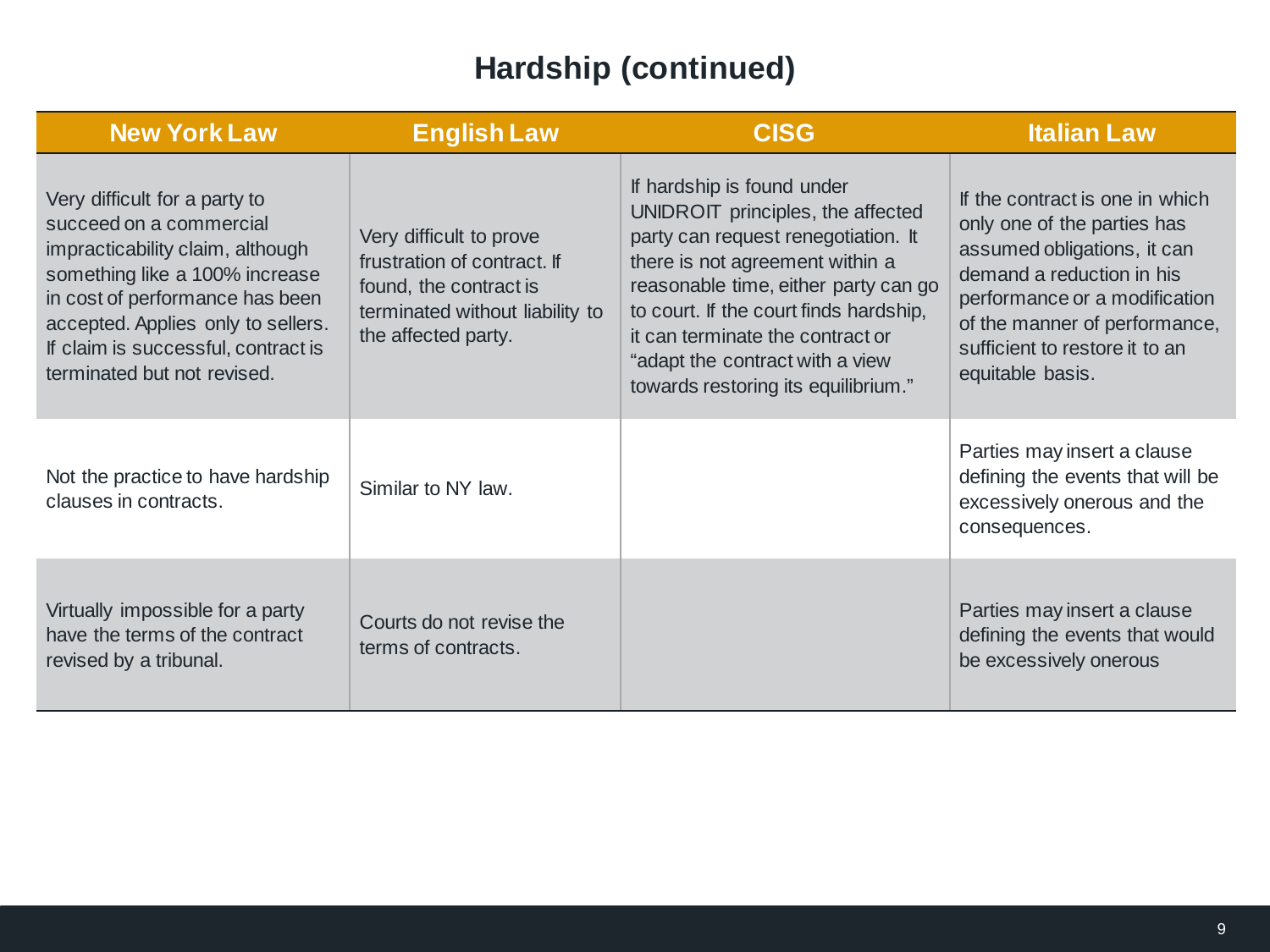#### **Attorneys' Fees**

| <b>New York Law</b>                                                           | <b>English Law</b>                                 | <b>CISG</b>                                                                                                                                                                            | <b>Italian Law</b>                                                                                                                                                                                                                                          |
|-------------------------------------------------------------------------------|----------------------------------------------------|----------------------------------------------------------------------------------------------------------------------------------------------------------------------------------------|-------------------------------------------------------------------------------------------------------------------------------------------------------------------------------------------------------------------------------------------------------------|
| Default rule is that each party<br>bears its own legal fees in any<br>dispute | Loser pays - known as<br>"costs follow the event." | Not entirely clear, but the CISG<br>Advisory Council has issued an<br>interpretation of Art. 74 on damages<br>that discourages recovery of legal<br>expenses in enforcing claims.      | Loser pays principle - Principio<br>della soccombenza - Art. 91 Civil<br><b>Proedure Code</b>                                                                                                                                                               |
| Possible to vary by contract.                                                 |                                                    | Art. 74 does not preclude a court or<br>arbitral tribunal from awarding<br>attorneys' fees when the contract<br>provides for it or when authorized<br>by applicable arbitration rules. | But if there is good cause, the court<br>may vary the principle if no party is<br>totally successful or there are other<br>serious and exceptional reasons. Law<br>No. 69 of June 18, 2019                                                                  |
|                                                                               |                                                    |                                                                                                                                                                                        | Another exception $-$ if the winning<br>party fails to obtain a judgement more<br>advantageous than a conciliation<br>proposal and refused the proposal<br>without good cause, the winning party<br>bears all fees incurred after the<br>proposal was made. |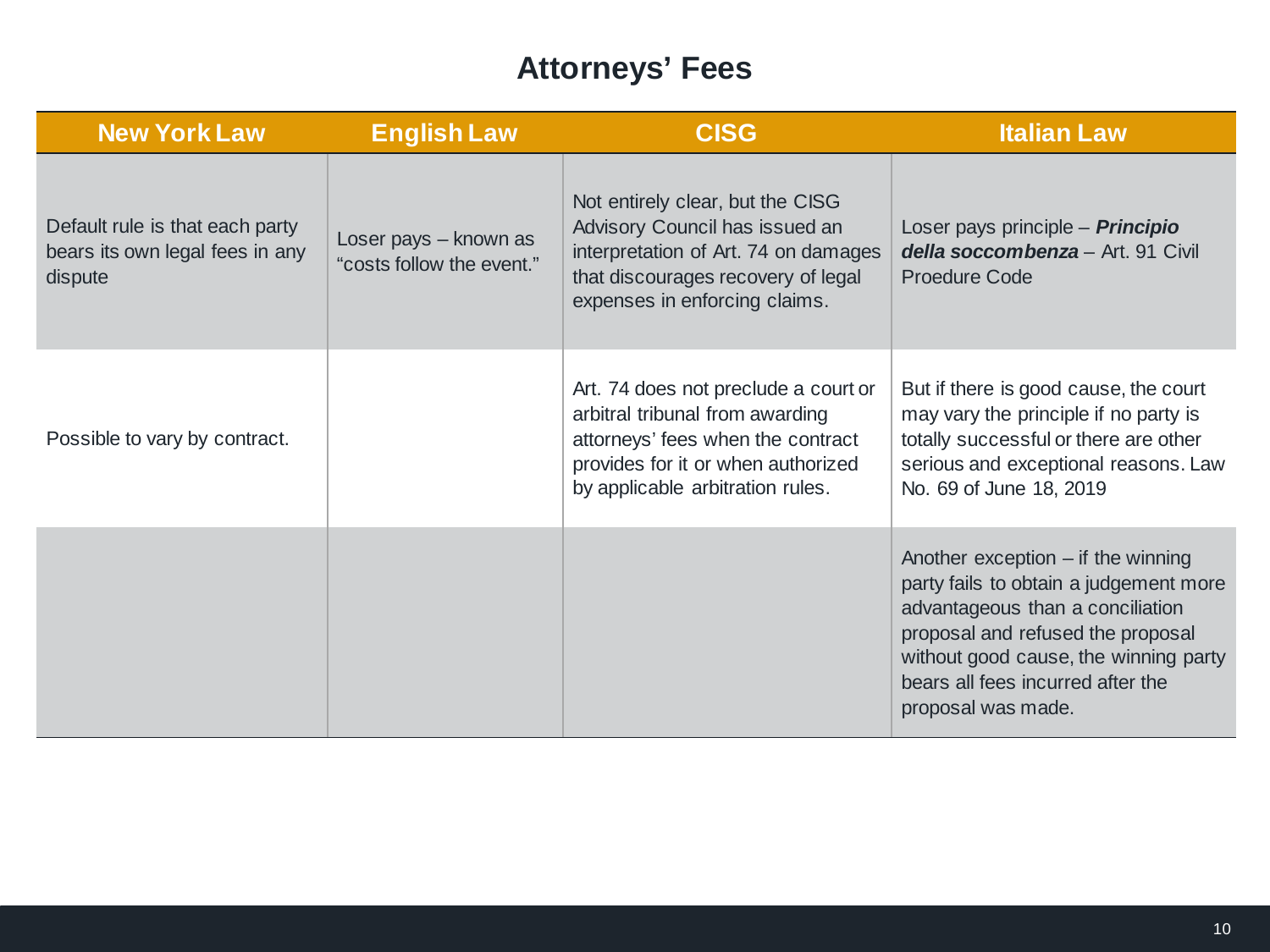